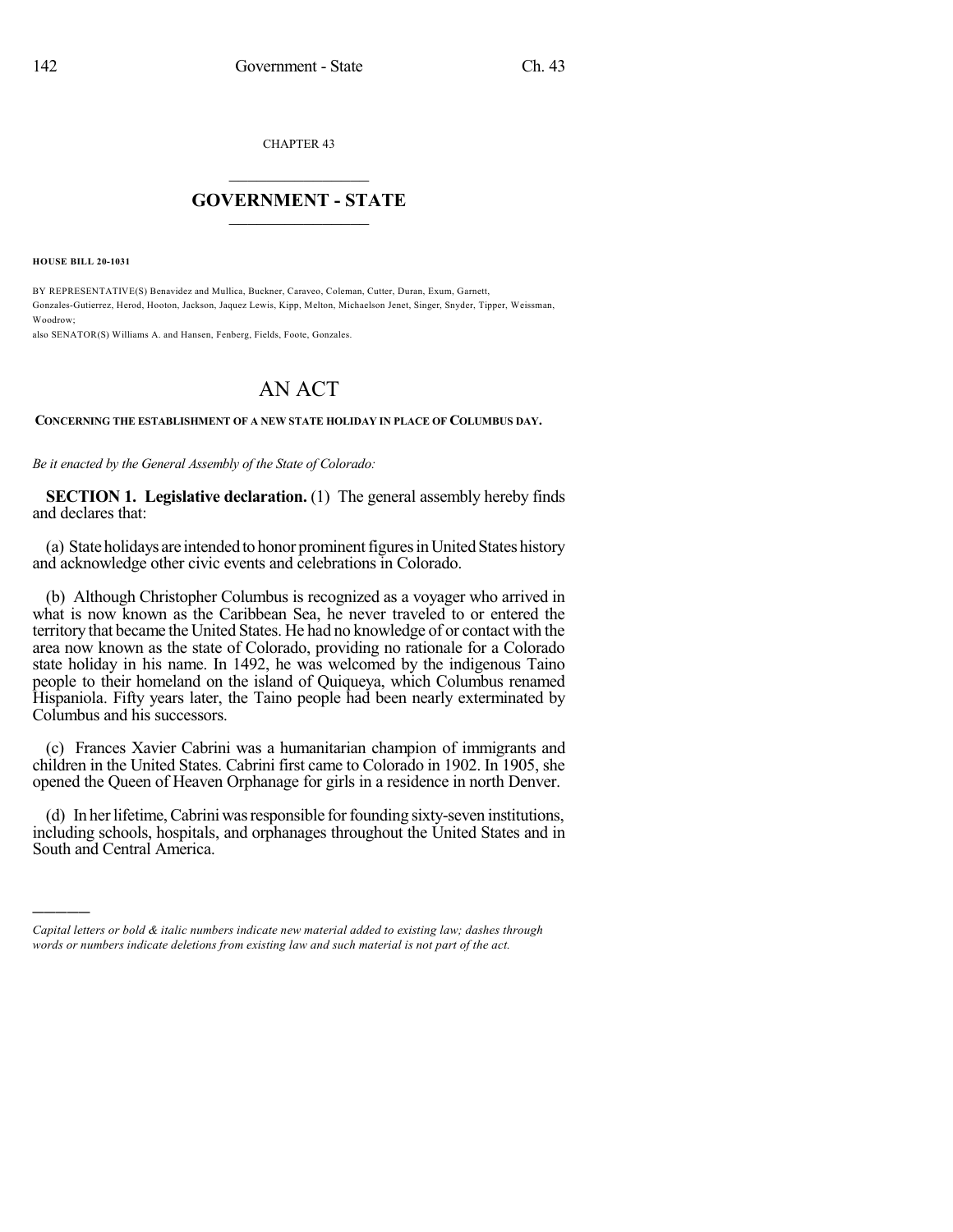(e) In 1909, Cabrini negotiated the purchase of a rural property to serve as a summer camp for the girls living in the orphanage. The land was on the eastern slope of Lookout Mountain in Golden and had no reliable source of water.

(f) During Cabrini'slast visit to Colorado in 1912, while staying at the mountain camp, she directed the girls to dig under a specific rock where they found a spring of fresh water. That spring continues to provide water to the property today.

(g) The land upon which Cabrini established her orphanage and camp is the traditional territory and homeland of the Cheyenne, Arapaho, and Ute indigenous nations. Those indigenous peoples, and all indigenous peoples, have a special, sacred relationship with water, similar to that of Cabrini.

(h) Cabrini was naturalized as a United States citizen in October 1909. Recognizing the first Monday in October as Frances Xavier Cabrini Day in recognition of Cabrini's contributions to the state of Colorado creates an opportunity to promote an appreciation, tolerance, and understanding of the different cultures that make up our state.

(2) Therefore, in order to preserve the number of state holidays while commemorating the contributions of Cabrini to Colorado and the United States, the general assembly hereby replaces Columbus day with Frances Xavier Cabrini day as a legal state holiday.

**SECTION 2.** In Colorado Revised Statutes, 24-11-101, **amend** (1) as follows:

**24-11-101. Legal holidays - effect.** (1) The following days, viz: The first day of January, commonly called New Year's day; the third Monday in January, which shall be observed as the birthday of Dr. Martin Luther King, Jr.; the third Monday in February, commonly called Washington-Lincoln day; the last Monday in May, commonly called Memorial day; the fourth day of July, commonly called Independence day; the first Mondayin September, commonly calledLabor day; the second FIRST Monday in October, commonly called Columbus FRANCES XAVIER CABRINI day; the eleventh day of November, commonly called Veterans' day; the fourth Thursday in November, commonly called Thanksgiving day; the twenty-fifth day of December, commonly called Christmas day; and any day appointed or recommended by the governor of this state or the president of the United States as a day of fasting or prayer or thanksgiving, are hereby declared to be legal holidays and shall, for all purposes whatsoever, as regards the presenting for payment or acceptance and the protesting and giving notice of the dishonor of bills of exchange, drafts, bank checks, promissory notes, or other negotiable instruments and also for the holding of courts, be treated and considered as is the first day of the week commonly called Sunday.

**SECTION 3.** In Colorado Revised Statutes, 5-1-301, **amend** (6) as follows:

**5-1-301. General definitions.**In addition to definitions appearing in subsequent articles, as used in this code, unless the context otherwise requires:

(6) "Business day" means any calendar day except Sunday, New Year's day, the third Monday in January observed as the birthday of Dr. Martin Luther King, Jr.,